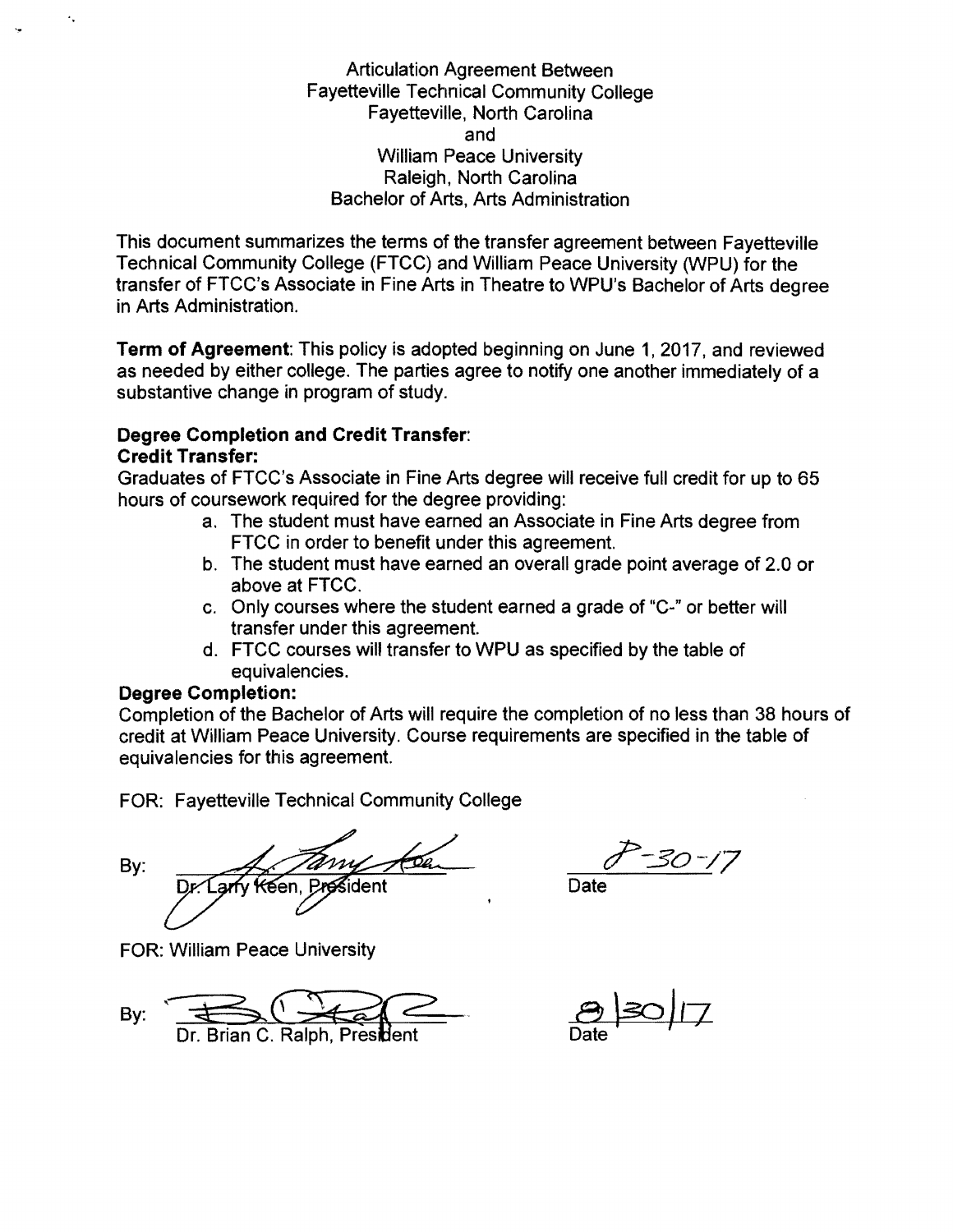## **FAVEITEVILLE TECH** A.F.A. **IN THEATRE TO WILLIAM PEACE UNIVERSITY** B.A. **IN ARTS ADMINISTRATION**

|                                                                                 | <b>Required Hours</b>     |                    | <b>FTCC Course Contract Course Information Contract Take At Course Inc.</b> |                            |
|---------------------------------------------------------------------------------|---------------------------|--------------------|-----------------------------------------------------------------------------|----------------------------|
| <b>Liberal Education: Core Requirements</b>                                     |                           |                    |                                                                             |                            |
| Writing (10 servester hours)                                                    |                           |                    |                                                                             | ng Luba                    |
| <b>ENG 112 English Composition I</b>                                            | 3 sem. hrs.               | <b>ENG 111</b>     | Required                                                                    | <b>FTCC</b>                |
| <b>ENG 200 Level Literature Course</b>                                          |                           |                    |                                                                             |                            |
| ENG 211 British Literature before 1700                                          |                           | <b>ENG 241</b>     |                                                                             |                            |
| ENG 212 British Literature after 1700                                           | 3 sem. hrs.               | <b>ENG 242</b>     | Optional                                                                    | FTCC or WPU                |
| ENG 216 American Literature after 1700                                          |                           | <b>ENG 231</b>     |                                                                             |                            |
| ENG 220 World Literature before 1700 (CTC-NW)                                   |                           |                    |                                                                             |                            |
| ENG 221 World Literature before 1700 (CTC-NW)                                   |                           |                    |                                                                             |                            |
| ENG 300 upper-level writing course                                              | 3 sem. hrs.               | N/A                | N/A                                                                         | <b>WPU</b>                 |
| ENG 400-L senior Writing Lab                                                    | 1 sem. hrs.               | N/A                | N/A                                                                         | <b>WPU</b>                 |
|                                                                                 |                           |                    |                                                                             |                            |
| <b>Empirical Reasoning (10 semester hours)</b>                                  |                           |                    | di Parket sebagai dalam                                                     |                            |
| MAT 201 Statistics                                                              | 3 sem. hrs.               | <b>MAT 152</b>     | Take as required MATH elective                                              | <b>FTCC</b>                |
| Natural Sciences Lab Course                                                     |                           |                    |                                                                             |                            |
| PHY 211 Physics I                                                               |                           | <b>PHY 110 BIO</b> |                                                                             | <b>FTCC</b>                |
| ANT 216 Biological Anthropology                                                 | 4 sem. hrs.               | 110                | Required                                                                    |                            |
| <b>BIO 101 Principals of Biology</b>                                            |                           | <b>BIO 111</b>     |                                                                             |                            |
| CHE 111 General Chemistry I                                                     |                           | <b>CHM 151</b>     |                                                                             |                            |
| CHE 112 General Chemistry II                                                    |                           |                    |                                                                             |                            |
| <b>Social Sciences Course</b>                                                   |                           |                    |                                                                             |                            |
| PSY 101 General Psychology                                                      | 3 sem. hrs.               | <b>PSY 150</b>     | Required                                                                    | <b>FTCC</b>                |
| ANT 214 Cultural Anthropology                                                   |                           | <b>ANT 220</b>     |                                                                             |                            |
| ANT 218 Archaeology: People & The Past                                          |                           | <b>ANT 240</b>     |                                                                             |                            |
|                                                                                 |                           |                    |                                                                             |                            |
| <b>Ethical Reasoning (4 semester hours)</b>                                     | Nila ya Maria             | hidito alcohol     | <b>Marianistra</b>                                                          | st i belikte for de        |
| PDS 100 1st Year Experience                                                     | 1 sem. hrs.               | <b>ACA 122</b>     | Required                                                                    | <b>FTCC</b>                |
| PHL 400 Interdisciplinary Ethics Seminar                                        | 3 sem. hrs.               | N/A                | N/A                                                                         | <b>WPU</b>                 |
|                                                                                 |                           |                    |                                                                             |                            |
| Marchael Monte Constitution<br><b>Professional Readiness (7 semester hours)</b> | <u>eta di Afrika de C</u> | en de Bl           |                                                                             | <u> Karangan Manasarta</u> |
| COM 101 Public Speaking (THE 112 counts for this)                               | 3 sem. hrs.               | <b>DRA 130</b>     | Required                                                                    | <b>FTCC</b>                |
| PDS 300 Workplace Connections                                                   | 1 sem. hrs.               | N/A                | N/A                                                                         | <b>WPU</b>                 |
| PDS 400 Internship in the Major (Theatre majors take THE 490)                   | 3 sem. hrs.               | N/A                | N/A                                                                         | <b>WPU</b>                 |

 $\mathbf{v}$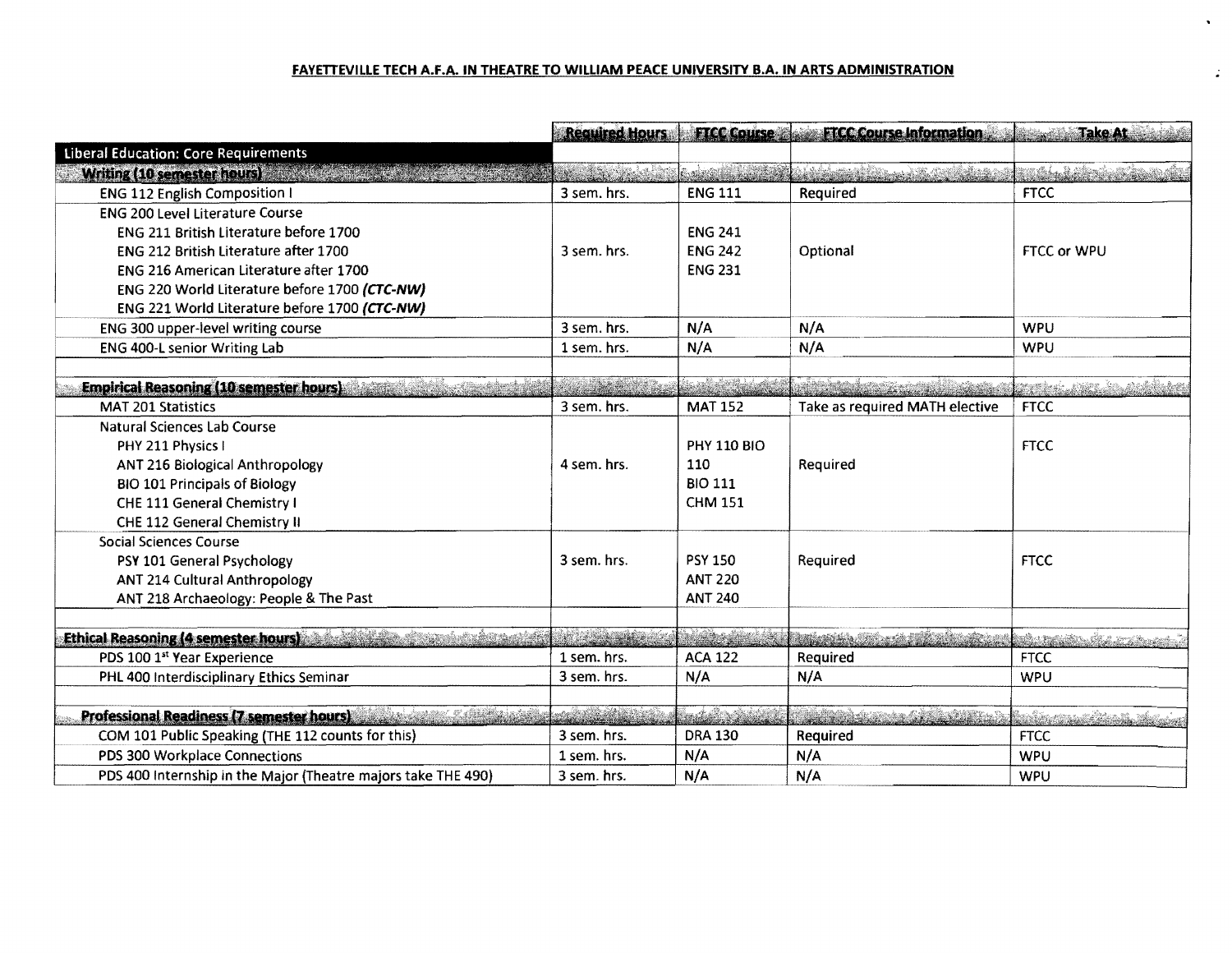|                                                                                   | <b>Required Hours</b> | <b>FTCC Course</b>              | <b>ETCC Course Information</b>        | <b>Take At</b>     |
|-----------------------------------------------------------------------------------|-----------------------|---------------------------------|---------------------------------------|--------------------|
| <b>Critical Thinking about Culture and Society (18 semester hours total, one)</b> |                       |                                 |                                       |                    |
| course must have a non-western focus; at least one must be a Religion             |                       |                                 |                                       |                    |
| course). No more than two courses in any one area can count for CTC.              |                       |                                 |                                       |                    |
| The following are some examples; it is not a complete list.                       |                       | A day of the state of the state | man was heard and marked and the same |                    |
| ANT 214 Cultural Anthropology (CTC-NW)                                            | 3 sem. hrs.           | <b>ANT 220</b>                  | Optional                              | FTCC or WPU        |
| ART 160 Art Appreciation                                                          | 3 sem. hrs.           | <b>ART 111</b>                  | Optional                              | FTCC or WPU        |
| ART 180 Art History Survey                                                        |                       | <b>ART 114</b>                  |                                       |                    |
| CRJ 201 Intro to Criminal Justice                                                 | 3 sem. hrs.           | <b>CJC 111</b>                  | Optional                              | FTCC or WPU        |
| <b>ENG 211 British Literature before 1700</b>                                     |                       | <b>ENG 241</b>                  |                                       |                    |
| ENG 212 British Literature after 1700                                             |                       | <b>ENG 242</b>                  | Optional                              | FTCC or WPU        |
| ENG 216 American Literature after 1700                                            | 3 sem. hrs.           | <b>ENG 231</b>                  |                                       |                    |
| ENG 220 World Literature before 1700 (CTC-NW)                                     |                       |                                 |                                       |                    |
| ENG 221 World Literature before 1700 (CTC-NW)                                     |                       |                                 |                                       |                    |
| HIS 103 World Civilization I (CTC-NW)                                             |                       | <b>HIS 111</b>                  |                                       |                    |
| HIS 104 World Civilization II (CTC-NW)                                            |                       | <b>HIS 112</b>                  | Optional                              | FTCC or WPU        |
| HIS 201 History of the United States I                                            | 3 sem. hrs.           | <b>HIS 131</b>                  |                                       |                    |
| HIS 202 History of the United States II                                           |                       | <b>HIS 132</b>                  |                                       |                    |
| PHL 201 Intro to Philosophy                                                       | 3 sem. hrs.           | <b>PHI 215</b>                  | Optional                              | FTCC or WPU        |
| PSC 201 American Government                                                       | 3 sem. hrs.           | <b>POL 120</b>                  | Optional                              | FTCC or WPU        |
| PSC 202 State and Local Government                                                |                       | <b>POL 130</b>                  |                                       |                    |
| REL 111 World Religions (CTC-NW)                                                  |                       | <b>REL 110</b>                  |                                       |                    |
| REL 114 Intro to the Old Testament                                                | 3 sem. hrs.           | <b>REL 211</b>                  | Optional                              | FTCC or WPU        |
| REL 124 Intro to the New Testament                                                |                       | <b>REL 212</b>                  |                                       |                    |
| REL 202 Religion in America                                                       |                       | <b>REL 221</b>                  |                                       |                    |
| The 103 Introduction to Theatre                                                   | 3 sem. hrs.           | <b>DRA 111</b>                  | Optional                              | <b>FTCC or WPU</b> |
| THE 180 Music Appreciation                                                        |                       | <b>MUS 110</b>                  |                                       |                    |
| <b>CTC</b> elective                                                               | 3 sem. hrs.           | <b>HUM 115</b>                  | Optional                              | <b>FTCC or WPU</b> |

**WPU TOTAL LIBERAL EDUCATION: 49 HOURS** 

 $\ddot{\phantom{0}}$